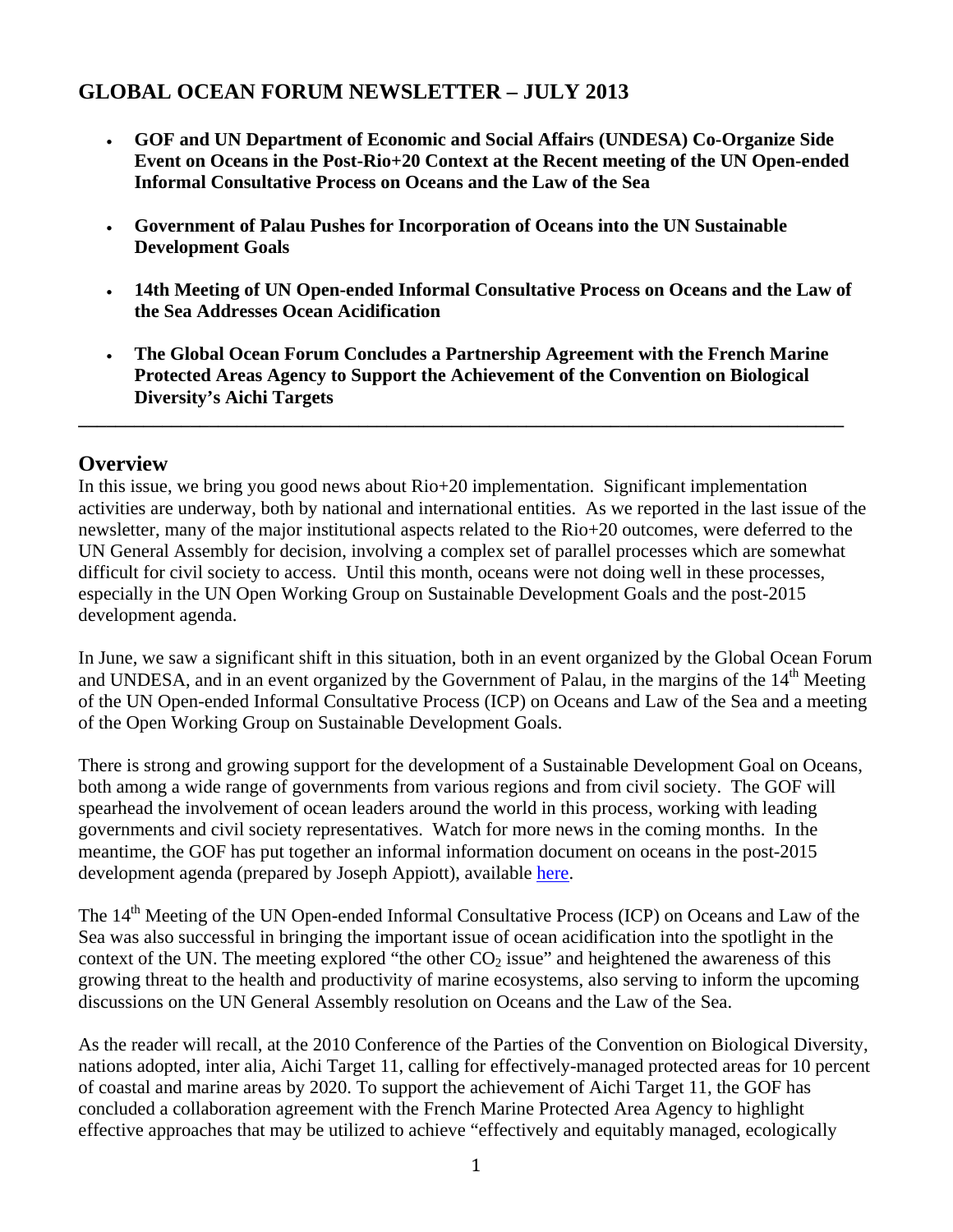representative and well-connected systems of protected areas" for the world's oceans. These efforts will be featured at IMPAC 3, the International Marine Protected Areas Congress, to be held in Marseille, on October 21 to 25, 2013. We hope to see you there!

Dr. Biliana Cicin-Sain, President, Global Ocean Forum

### **GOF and UN Department of Economic and Social Affairs (UNDESA) Co-Organize Side Event on Oceans in the Post-Rio+20 Context at the Recent meeting of the UN Open-ended Informal Consultative Process on Oceans and the Law of the Sea**

The recent 14<sup>th</sup> Meeting of the UN Open-ended Informal Consultative Process (ICP) on Oceans and the Law of the Sea, which was held at the same time as a meeting of the UN Open Working Group on Sustainable Development Goals, presented a great opportunity to engage stakeholders in discussing priorities for oceans in the post-Rio+20 process. The Global Ocean Forum and UNDESA took advantage of this opportunity by convening a side event on *Challenges and Opportunities in Implementing the Rio+20 Outcomes* at the United Nations headquarters in New York on 20 June 2013. The event, which was attended by 60 participants, hosted dialogue on implementing the Rio+20 ocean outcomes as well as perspectives for oceans in the ongoing negotiations on Sustainable Development Goals (SDGs). The event was moderated by Mr. Nikhil Chandavarkar, Chief, Outreach and Communications Branch, Division for Sustainable Development, Department of Economic and Social Affairs (UNDESA), and Dr. Biliana Cicin-Sain, President, Global Ocean Forum and Director, Gerard J. Mangone Center for Marine Policy, University of Delaware.

The meeting featured remarks from the following:

Ambassador Isabelle Picco, Permanent Representative of Monaco to the United Nations Ambassador Carlos Michelen, Permanent Representative of the Dominican Republic to the United Nations

Mr. Jón Erlingur Jónasson, Deputy Permanent Representative, Permanent Representative of Iceland to the United Nations

Mr. John Brincat, Administrator, Directorate-General Maritime Affairs and Fisheries, European **Commission** 

Mr. Vladimir Jares, Deputy Director in Charge of Division for Ocean Affairs and the Law of the Sea (UN-DOALOS), Office of Legal Affairs (OLA)

*(Note: The government representatives present spoke in their personal capacity.)* 

**Mr. Nikhil Chandavarkar Chief, Outreach and Communications Branch, Division for Sustainable Development, Department of Economic and Social Affairs (UNDESA),** opened the meeting by describing the many services and benefits provided by oceans, including climate regulation, oxygen production, and food security, outlining the importance of oceans in sustainable development. He discussed the recent Expert Group Meeting on "Oceans, Seas and Sustainable Development: Implementation and Follow-up to Rio+20," organized by UNDESA in New York from 18-19 April 2013. He also noted that oceans is expected to figure prominently at the Third International Conference on Small Island Developing States in 2014 as healthy oceans and seas are crucial to the survival of Small Island Developing States. Mr. Chandavarkar summed up the importance of oceans to planetary survival, saying that "Healthy oceans make for a liveable planet. The consumption, production and policy choices we make today will have significant implications for decades and generations to come."

#### **Dr. Biliana Cicin-Sain, President, Global Ocean Forum and Director, Gerard J. Mangone Center**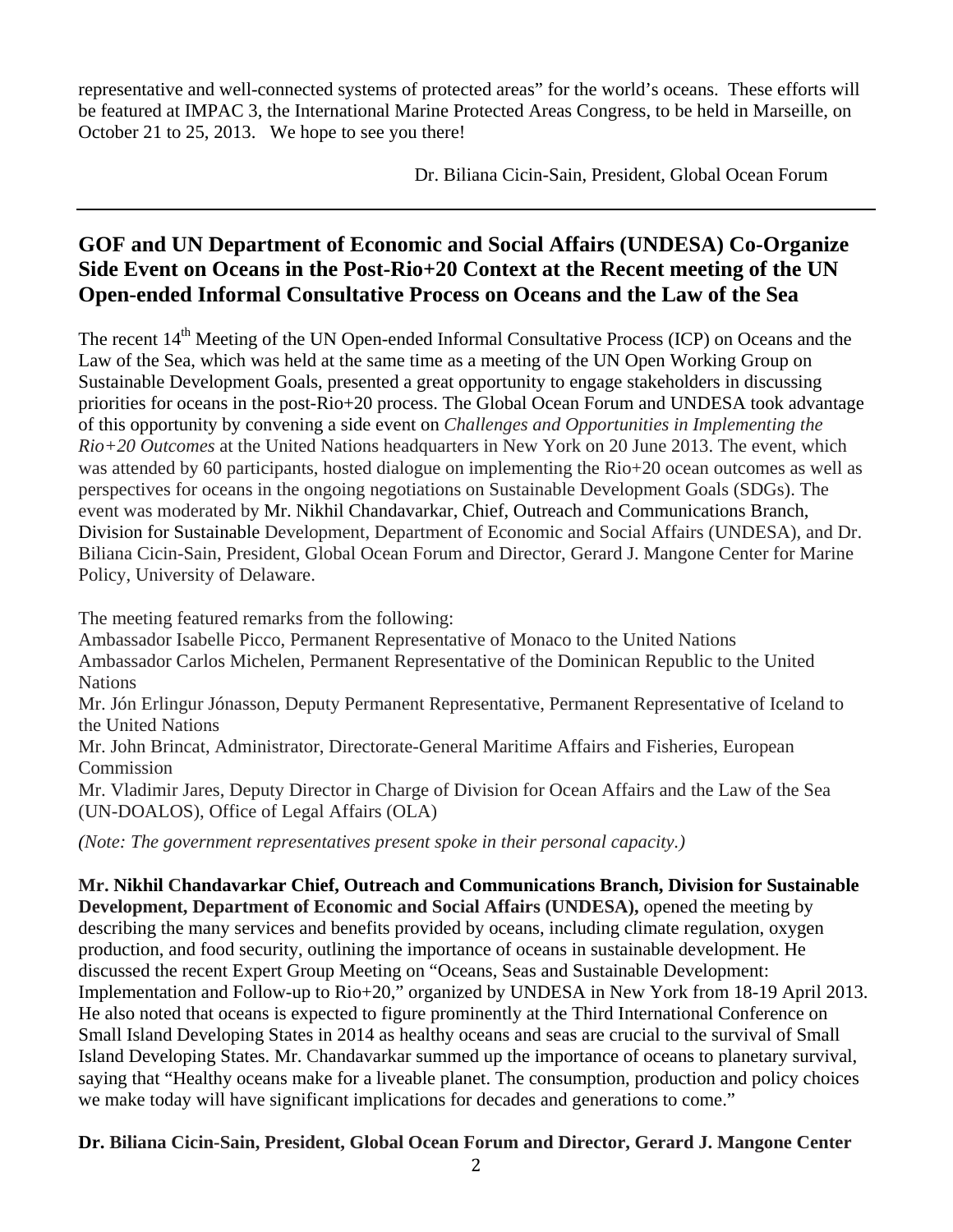**for Marine Policy, University of Delaware,** then set the stage for the meeting's discussion by reviewing the main elements of Rio+20 and the post-Rio+20 context with respect to oceans. She discussed the ocean-related outcomes of Rio+20 and what the conference added to the previous ocean related commitments of UNCED and the WSSD. She then outlined the major elements of the post-Rio+20 processes, including: the UN Open Working Group on Sustainable Development Goals, the post-2015 development agenda, the process to create a new High-Level Political Forum (HLPF) to replace the Commission on Sustainable Development, the development of a sustainable development financing strategy, the creation of a facilitation mechanism for development/transfer of clean and environmentally sound technologies, and opportunities for advancing oceans in these processes.

She noted that these processes are on separate negotiation tracks, with different timetables, and with varying levels of opportunity for involvement of civil society, which makes it challenging for intervention by the ocean community. She also reviewed major ocean-related proposals for SDGs that have been put forth thus far, especially: A current proposal by the Government of Palau (see story below), earlier proposals put forth by the Governments of Colombia, Peru, and the UAE in the lead up to the Rio+20 conference, several general proposals put forward by various civil society organizations, and a detailed proposal from German scientists for including oceans in the SDG negotiations. . Dr. Cicin-Sain also described the Global Ocean Forum plan of work for supporting the implementation of the ocean outcomes of Rio+20, emphasizing, inter alia, that oceans are now firmly on the political global

agenda, but this must be constantly maintained, rekindled, and advanced. There must be coordinated engagement of the ocean community in the Post-Rio+20 and Post-2015 processes, especially in the development of a Sustainable Development Goal on Oceans and Coasts. "*After a 'big win' at Rio+20, we must retain the momentum achieved, and continue advancing the ocean issues in the UN post-2015 development agenda processes,"* Dr. Cicin-Sain noted.

To see Dr. Cicin-Sain's Powerpoint presentation, click here. To see the GOF Strategic Directions, please follow this link: http://www.globaloceans.org/sites/udel.edu.globaloceans/files/GOF-Strategic-Directions.pdf..

**Ambassador Isabelle Picco, Permanent Representative of Monaco to the UN**, stressed the importance of the UN General Assembly (UNGA) process with regards to oceans and sustainable development. She noted that the Rio+20 outcome, while an important achievement for oceans, did not address all relevant ocean topics, some of which are addressed in the UNGA omnibus resolution. She suggested that we should do a better job in formulating an SDG on oceans, including questions on how it should be coordinated and the legal instruments to take into consideration. She stressed the importance of Member States' participation in discussions on the upcoming UNGA omnibus resolution on Oceans and the Law of the Sea. Ambassador Picco emphasized the importance of partnerships and collaboration, including with actors in the private sector, to make real progress in implementing ocean-related commitments.

**Ambassador Carlos Michelen, Permanent Representative of the Dominican Republic to the United Nations**, emphasized the significant dependence of the Dominican Republic on ocean resources, noting that the country's identity is inherently linked to the ocean. He also stressed the need for scaling up protection of marine biodiversity and building multilateral partnerships to achieve real impacts, citing the interconnectedness of ecosystems and the transboundary nature of marine species. He spoke about the need to unify management and protection efforts in the Caribbean. Ambassador Michelen expressed his interest in the forthcoming outcomes of the Regular Process for Global Reporting and Assessment of the State of the Marine Environment, including Socio-economic Aspects, which will provide critical information for the management of ocean and coastal resources. He spoke about the value of emerging research on sea level rise as this is essential in managing tourism, the most important source of revenue for small island developing States. He stressed the importance of adopting a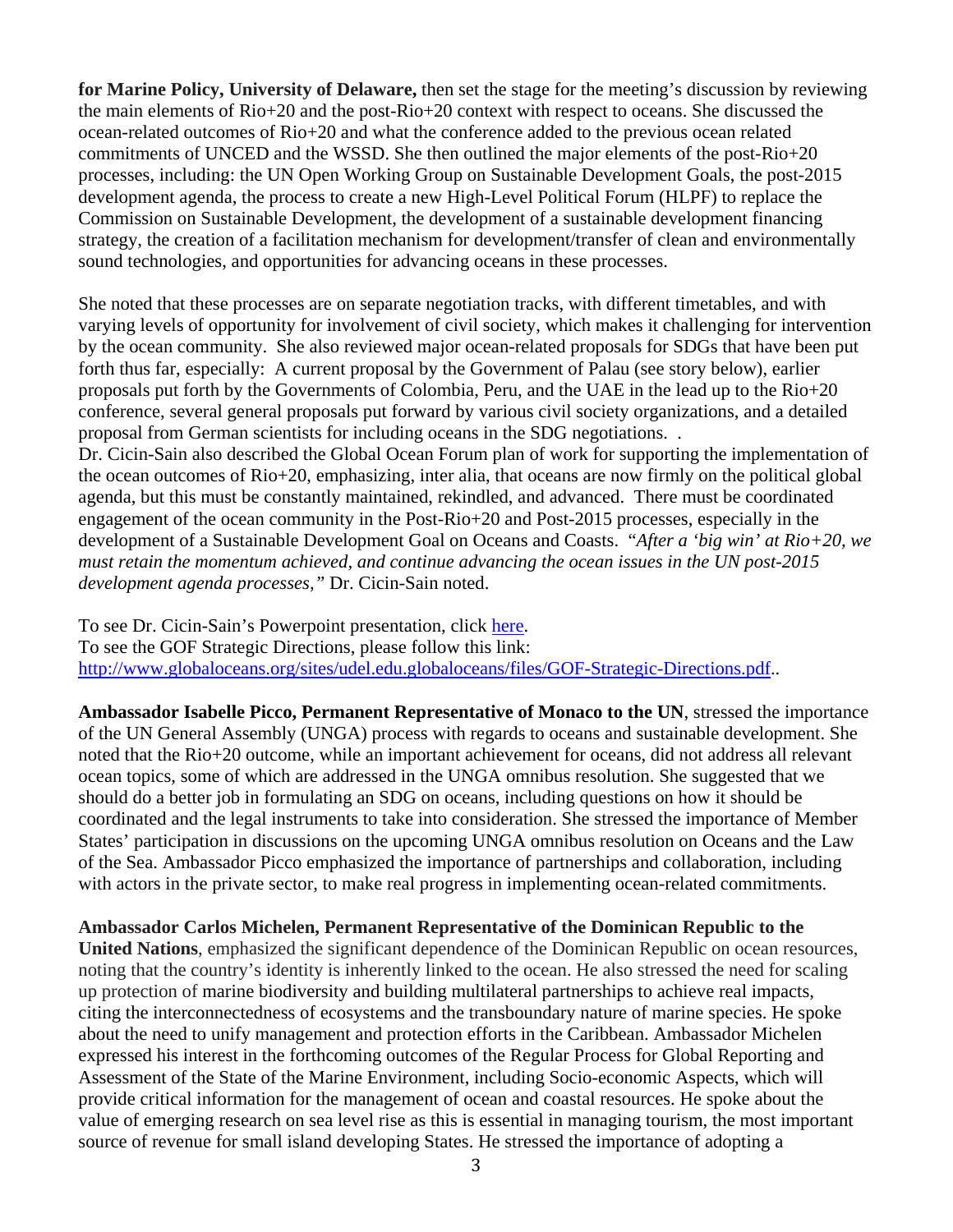precautionary approach on the issue of iron fertilization as it is not well understood in terms of potential impacts to the environment. Ambassador Michelen called for greater high-level political commitment on reducing illegal, unregulated, and unreported (IUU) fishing, a major threat to the economic development of SIDS. He concluded by saying that "*There is a need to act with a sense of urgency,"* noting that *"The planet does not belong to anyone, we belong to the planet. If we don't show it respect, it will not show us respect."* 

**Mr. Jón Erlingur Jónasson, Deputy Permanent Representative of Iceland to the UN** discussed the pros and cons of different strategies to incorporate oceans in the post-2015 development agenda, especially whether to pursue a stand-alone Sustainable Development Goal on Oceans or, alternatively, to integrate ocean issues into the major thematic areas across other SDGs. He stressed the importance of pursuing an ecosystem-based approach and engaging all three pillars of sustainable development as the central vision for oceans. Mr. Jónasson spoke of the risks associated with working in isolation on different sectoral aspects of oceans ("working in silos") on various ocean issues, stressing the need for coordination to avoid duplication and gaps. He also expressed dissatisfaction with the bundling of ocean issues into broad environmental categories, which discounts the critical importance of oceans to economic and social development. Regarding targets and indicators, he cautioned against devising a long wish-list of targets and indicators, and recommended focusing on integrating the three pillars of sustainable development and ensuring universality of the SDGs. He further noted that there are many good examples of non-quantitative targets to look to for guidance.

**Mr. John Brincat, Administrator, Directorate-General Maritime Affairs and Fisheries (DG-MARE, European Commission**, discussed the importance of ensuring that major commitments are actually implemented and the need to keep in mind that global-level commitments are meaningless unless they are carried out on the ground. Mr. Brincat spoke about marine debris as a major priority of DG-MARE, as there is now a tangible target from the Rio+20 Conference. He spoke about action being taken in the European Union to move towards sustainable management of ocean resources, including the EU Marine Strategy Framework Directive. He spoke about ocean acidification and the need to consider the issue as a symptom of a greater problem to be dealt with through ambitious emissions reductions. He also discussed the recent agreement to revise the EU's Common Fisheries Policy, which is centered on achieving maximum sustainable yield (MSY) of fish stocks in the region, with the hopes of achieving MSY by 2020. He stressed the importance of eliminating discards, which is addressed in pelagic fisheries, and is expected to be extended to cover all waters by 2015. He also described EU efforts to address illegal, unregulated, and unreported (IUU) fishing, promoting zero tolerance through regulations that will involve working with external partners.

Regarding policy issues related to areas beyond national jurisdiction (ABNJ), Mr. Brincat noted that he is hopeful that there will be meaningful discussions at the forthcoming meeting of the UN Working Group on Areas Beyond National Jurisdiction in August as a result of the mobilization and discussion on this topic in the context of Rio+20 and at the May informal workshops. Mr. Brincat stressed that, despite some on-the-ground movement, much more ambition is needed to ensure the world's ocean resources can be sustainable into the future, noting that *"We cannot wait for Rio+30 to take action."* 

**Mr. Vladimir Jares, Deputy Director in Charge of Division for Ocean Affairs and the Law of the Sea (UN-DOALOS), United Nations Office of Legal Affairs (OLA)**, also stressed the importance of implementation of existing commitments, noting the existence of a plethora of legally-binding instruments, which, if effectively implemented, would fulfill many of the Rio+20 commitments. He also spoke about the need to close the gaps in implementation, on the need for an understanding of commitments made at the global level to trickle down to those responsible for management and use of ocean resources at the ground level. Mr. Jares also stressed the need for capacity building and the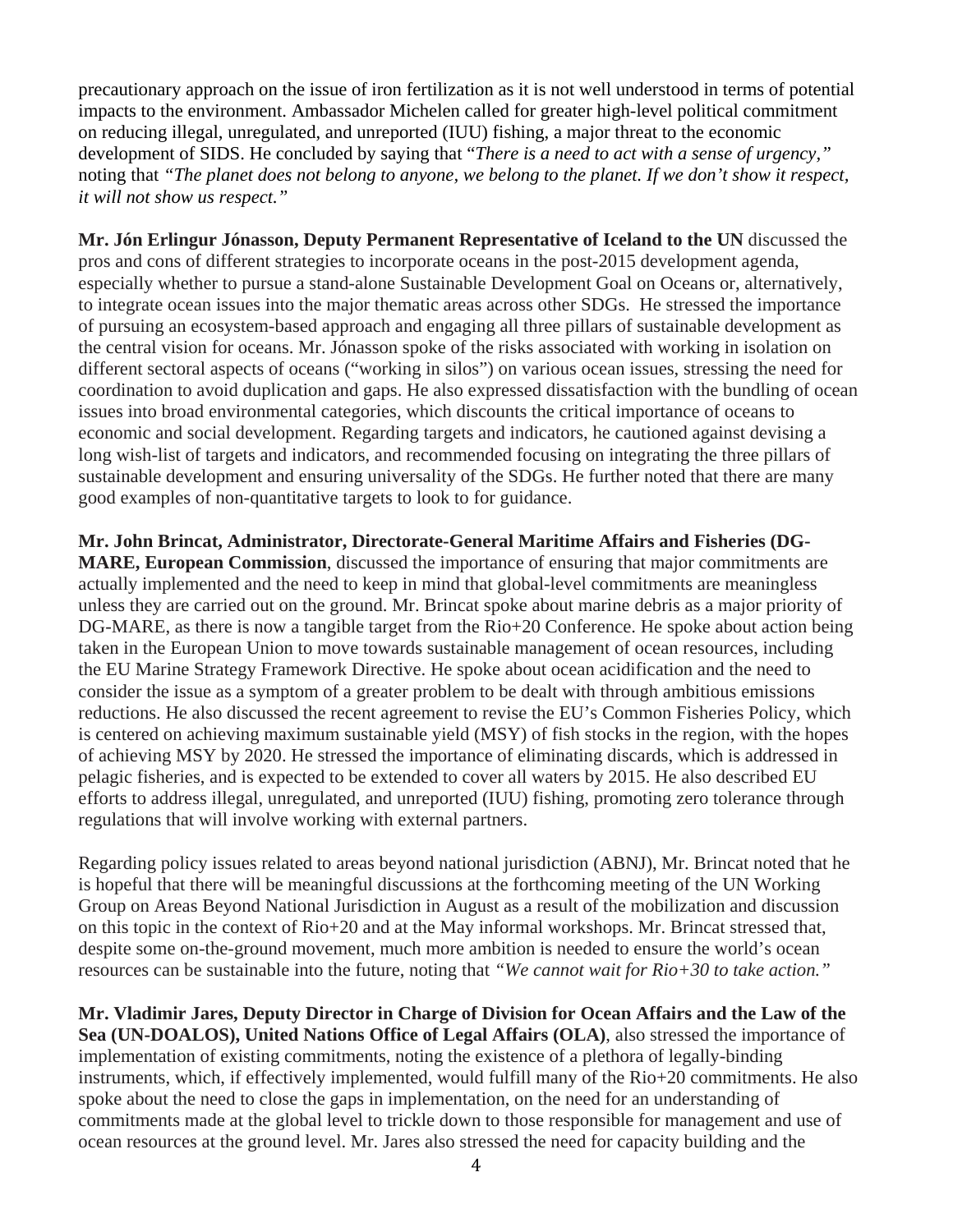importance of scientific knowledge in understanding the services provided by the ocean and supporting effective management. He discussed the need to create the enabling economic and social conditions to maintain sustainable livelihoods and to consider governance issues at a broader level, focusing on how decisions are made.

The productive discussions of the side event demonstrated the strong support for oceans in the post-Rio+20 context, and the need for greater thought and mobilization of ocean stakeholders to ensure that ocean factors centrally into negotiations on the Sustainable Development Goals and the post-2015 development agenda.

#### **Government of Palau Pushes for Incorporation of Oceans into the UN Sustainable Development Goals**

On the margins of the  $14<sup>th</sup>$  meeting of the UN Open-ended Informal Consultative Process (ICP) on Oceans and Law of the Sea and the UN Open Working Group on Sustainable Development Goals, the Government of Palau organized an informal discussion among governments and members of civil society on how to best incorporate oceans into the ongoing negotiations on Sustainable Development Goals.

**Ambassador Stuart Beck, Permanent Representative of Palau to the UN**, opened the meeting by welcoming the many friends of the ocean present and highlighting the significant opportunity presented by the Sustainable Development Goals negotiations. He described some of the initiatives that Palau has undertaken to work towards sustainable use of ocean resources, but noted that the global community as a whole must be fully engaged if we hope to keep the oceans healthy and productive for future generations. Ambassador Beck discussed the proposal for an Oceans SDG that the Government of Palau has developed, which builds on lessons learned through the Millennium Development Goals (MDGs). Palau's proposed Oceans SDG aims to include measurable targets and indicators related, in particular, to ensuring healthy marine environments and sustainable fisheries. Despite the strong support for oceans, Ambassador Beck outlined key challenges facing oceans in the SDG process, including challenges in gaining the support of land-locked countries. He stressed the need for more substantive thought, dialogue, and mobilization of political support for oceans.

**Ambassador Gary Quinlan, Permanent Representative of Australia to the UN,** thanked Palau for its leadership. As co-chair of the States' Friends of the Ocean for the Rio+20 Conference (a political coalition mobilized to support oceans in the Rio+20 Conference), Australia is in a key position to mobilize support for oceans in the SDG process. Ambassador Quinlan highlighted the recent report from the High-Level Panel on Eminent Persons on the Post-2015 Development Agenda, noting that oceans is mentioned briefly in the context of food security and ecosystems, but that it is not given sufficient attention.

**Ghislaine Maxwell, Founder of the TerraMar Project,** emphasized the importance of the oceans for future generations and the need to build a trusteeship for the oceans.

**Amir Dossal, founder and chairman of the Global Partnerships Forum (GPF)**, noted that there are many fora where political will and action on oceans can be mobilized, including the upcoming Global Conference on Land-Ocean Connections in Jamaica on 2-4 October 2013. He encouraged the ocean community to think creativity about new opportunities and avenues for engaging a broader range of ocean stakeholders, including through the use of online crowdsourcing for the development of an SDG on oceans.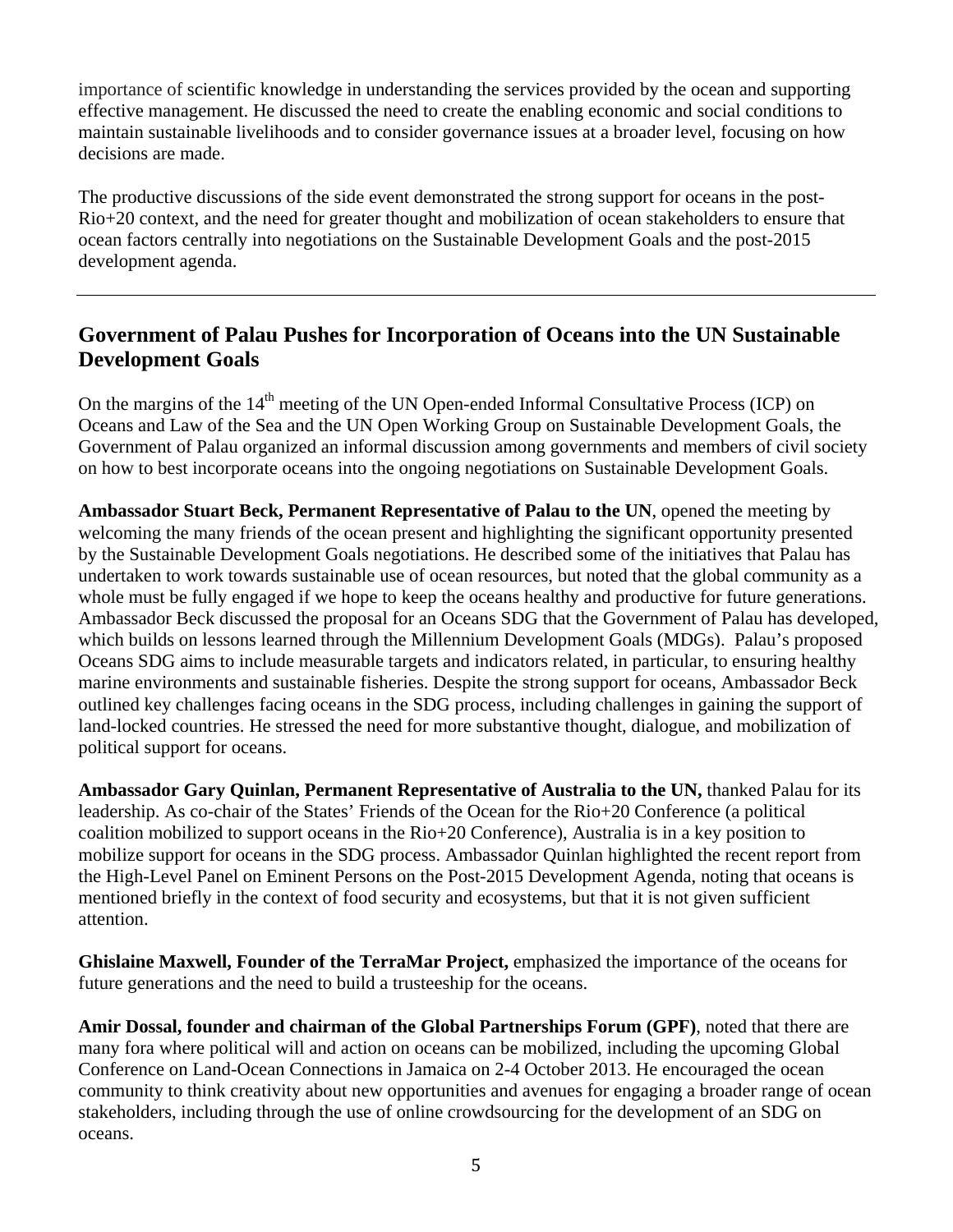**Ambassador Robert Aisi, Permanent Representative of Papua New Guinea to the UN, speaking on behalf of the Pacific Small Island Developing States (PSIDS)**, emphasized the need to building strong coalitions both within and outside the UN to build support for oceans in the SDG process. He also expressed disappointment with the lack of coverage that oceans was given in the report of the High-Level Panel on Eminent Persons. He emphasized that advocacy for an oceans SDG should target Member States, as these will be the key actors in achieving this goal. He also stressed that an SDG on oceans should be underpinned by building understanding of sustainable development at all levels.

**Ambassador Isabelle Picco, Permanent Representative of Monaco to the UN,** stressed that an oceans SDG must centrally incorporate social and economic dimensions and have people at its core. She also noted that the talks on the future development agenda should be linked to the discussions on the Sustainable Development Goals, as these two areas are inherently interdependent.

**Many other governments, including high-level representatives from Colombia, Costa Rica, New Zealand, Singapore, Dominican Republic, and Samoa, as well as representatives from civil society, such as Google,** expressed strong support for the building of a coalition for oceans in the SDG process. Many highlighted the need to broaden the ocean community, gaining more "friends of the ocean," and building the understanding among a broader range of stakeholders of the benefits to be gained through the establishment of an Oceans SDG. Meeting participants also highlighted the upcoming SIDS conference (in Samoa in September 2014) as an important opportunity to build momentum for a strong ocean outcome from the SDG process. The need to stress the social and economic dimensions of oceans, in addition to the environmental aspects, was stressed by many, as the full spectrum of sustainable development with respect to oceans is often ignored. Discussions also touched on the need to give coherence to a wide range of ocean issues. With regards to competition among the various issues-areas in the context of the SDG discussions, one delegate noted that it is not a zero-sum game and that a focus on oceans does not need to take away from other areas.

The discussions highlighted various political and conceptual challenges faced in pushing for oceans in the SDG process, but that the mobilization of a core group of ocean supporters from both from government and civil society, as exemplified by those gathered in the meeting, signifies an important step in the right direction.

In a final intervention at the event, **Biliana Cicin-Sain, President, Global Ocean Forum,** noted, *"I feel privileged to be part of this meeting, which marks the beginning of a broad alliance of nations from all regions of the world to actively pursue an SDG on oceans."* She pledged the mobilization of civil society groups and noted that strategic decisions regarding an SDG for oceans would need to be made, e.g., whether to pursue a separate ocean SDG or to insert ocean issues into other sustainable development goals, including in areas such as food security. She also noted that an SDG on oceans must be people-centered and emphasize the economic, social, and ecological benefits that flow from wise ocean and coastal management.

# **14th Meeting of UN Open-ended Informal Consultative Process on Oceans and the Law of the Sea Addresses Ocean Acidification**

The fourteenth meeting of the UN Open-ended Informal Consultative Process on Oceans and the Law of the Sea (Consultative Process or ICP-14) took place from 17-20 June 2013 at the UN Headquarters in New York and was co-chaired by Ambassador Don MacKay, former Permanent Representative of New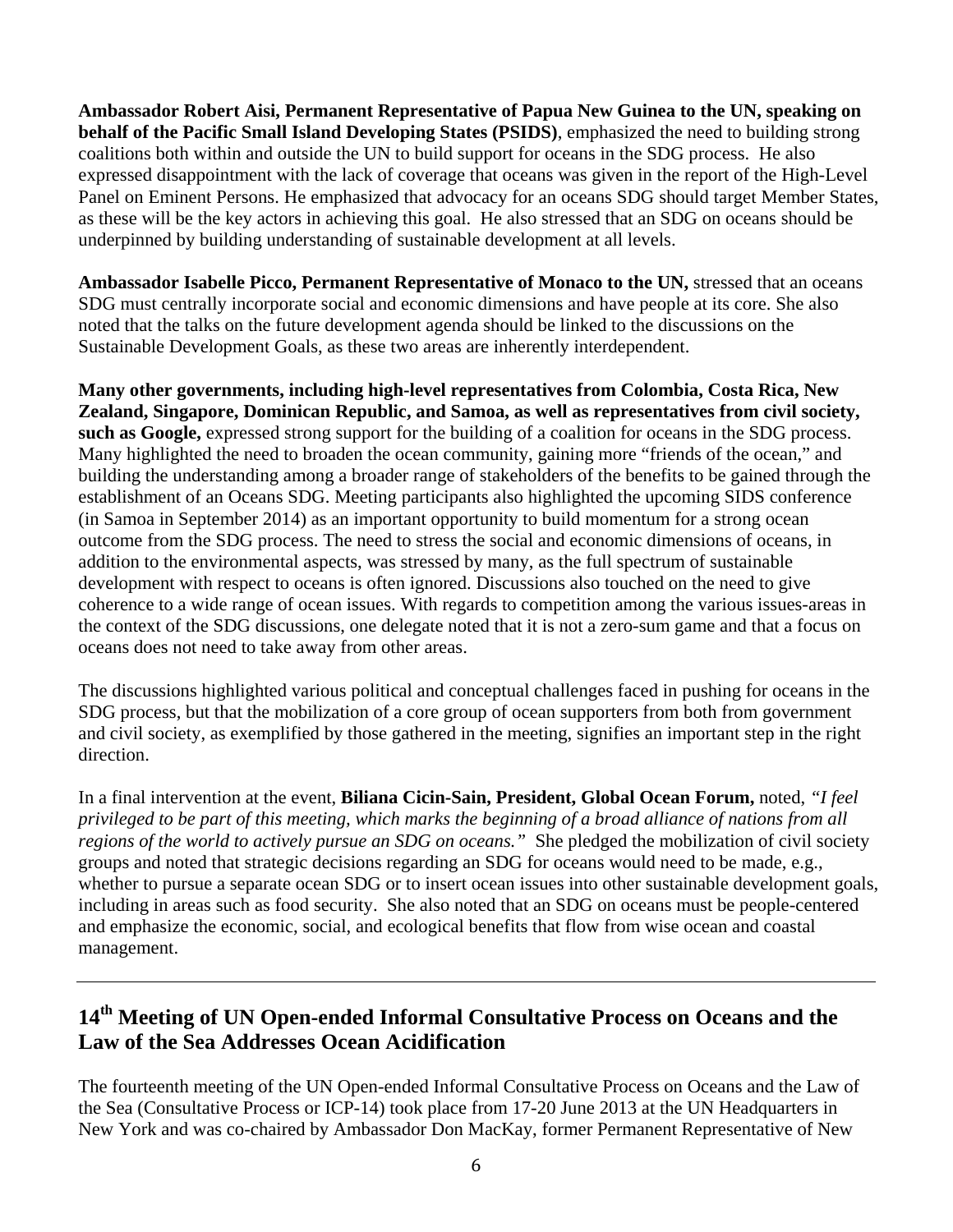Zealand to the UN and Ambassador Milan Meetarbhan, Permanent Representative of Mauritius to the UN.

The meeting hosted panel presentations and discussions on a number of issues related to ocean acidification, including the process of ocean acidification, impacts of ocean acidification on marine resources, ongoing activities at the global, regional, and national levels to address those impacts; and opportunities and challenges for addressing the impacts of ocean acidification on the marine environment, including through enhanced cooperation on scientific and technical aspects.

Expert panelists first explained the process of ocean acidification indicating that oceans have absorbed 26% of anthropogenic carbon dioxide  $(CO_2)$  emitted since the mid-1700s. Discussions focused on areas and ecosystems that are especially vulnerable to the impacts of ocean acidification, including the Arctic and Antarctic areas, coral reefs, and shell-forming organisms.

In addition to the ecological impacts of ocean acidification, discussions also focused on its socioeconomic impacts, namely impacts on fisheries and aquaculture; tourism; coastal protection from storms; and cultural and heritage values. These impacts significantly degrade the many services provided by the ocean, including food security and protection of coastal areas from the impacts of sea-level rise. A number of commercially-important fisheries are also vulnerable to the impacts of ocean acidification.

Discussions also focused on various means to address this threat. Reduction of emissions was identified as a central means to halt ocean acidification by reducing the amount of  $CO<sub>2</sub>$  in the atmosphere. Monitoring and observation were also discussed, with reference to new ambitious monitoring initiatives such as the Global Ocean Acidification Observing Network (GOAON). Marine protected area networks were also discussed as a means to build resilience to ocean acidification. With regards to aquaculture, various options were put forth, including using resistant strains of shellfish, buffering water with sodium carbonate, and replenishing habitats with used shells.

Inter-agency cooperation and coordination within the United Nations was also discussed. The UN Secretary-General's Oceans Compact, an initiative aimed at strengthening system-wide coherence across the UN with regards to ocean issues, became a central topic of conversation. The initiative, which is coordinated through the UN High-Level Committee on Programmes, was an area of concern for a number of delegations who felt that it did not adequately incorporate the input and interests of Member States. In this respect, delegations called for greater transparency with regards to the Oceans Compact.

For the summary of the meeting produced by the Earth Negotiations Bulletin, please visit: http://www.iisd.ca/download/pdf/enb2589e.pdf

# **The Global Ocean Forum Concludes a Partnership Agreement with the French Marine Protected Areas Agency to Support the Achievement of the Convention on Biological Diversity's Aichi Targets**

The Global Ocean Forum (GOF) and the French Marine Protected Areas Agency (FMPAA) are collaborating on the achievement of the CBD's Aichi Targets (especially Target 11 which focuses on having, by 2020, at least 10 per cent of coastal and marine areas conserved through effectively and equitably managed, ecologically representative and well-connected systems of protected areas, and in the organization of the 3rd International Marine Protected Areas Congress (IMPAC 3), co-organized by the FMPAA together with the International Union for the Conservation of Nature (IUCN).